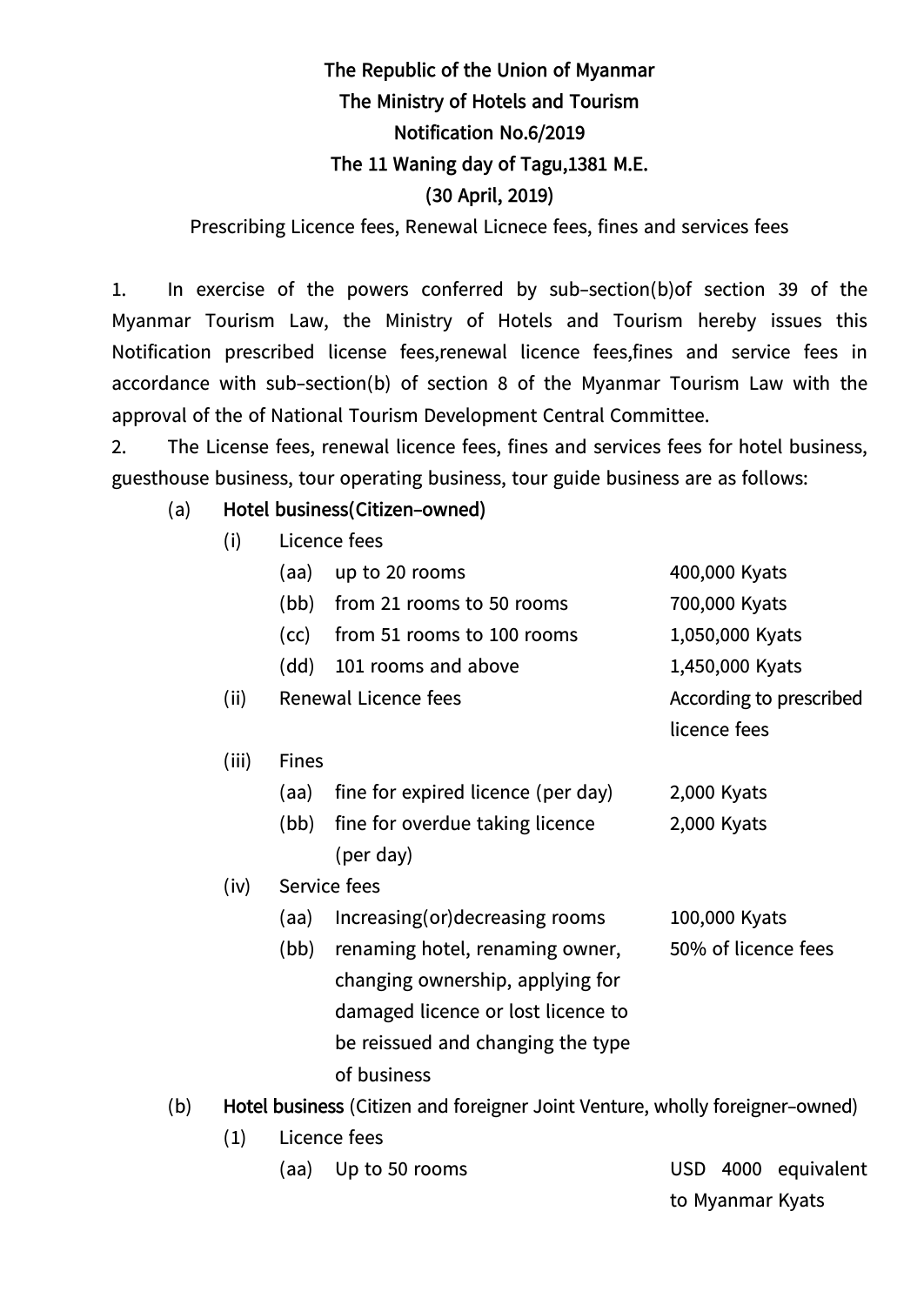|                             | (bb)                      | from 51 rooms to 100 rooms                    | USD 5000 equivalent<br>to Myanmar Kyats                     |  |  |  |  |
|-----------------------------|---------------------------|-----------------------------------------------|-------------------------------------------------------------|--|--|--|--|
|                             | (cc)                      | 101 rooms and above                           | USD 7000 equivalent                                         |  |  |  |  |
| (ii)                        |                           | Renewal licence fees                          | to Myanmar Kyats<br>According to prescribed<br>licence fees |  |  |  |  |
| (iii)                       | <b>Fines</b>              |                                               |                                                             |  |  |  |  |
|                             | (aa)                      | fines for expired licence (per day)           | USD 20 equivalent with<br>Myanmar Kyats                     |  |  |  |  |
|                             | (bb)                      | fines for overdue taking licence<br>(per day) | USD 20 equivalent with<br><b>Myanmar Kyats</b>              |  |  |  |  |
| (iv)                        |                           | Service fees                                  |                                                             |  |  |  |  |
|                             | (aa)                      | Increasing or decreasing rooms                | 1500 equivalent<br><b>USD</b><br>with<br>Myanmar Kyats      |  |  |  |  |
|                             | (bb)                      | renaming hotel, renaming owner,               | <b>USD</b><br>1500 equivalent                               |  |  |  |  |
|                             |                           | changing ownership, applying for              | with<br>Myanmar Kyats                                       |  |  |  |  |
|                             |                           | damaged licence or lost licence to            |                                                             |  |  |  |  |
|                             |                           | be reissued and changing type of              |                                                             |  |  |  |  |
|                             |                           | business                                      |                                                             |  |  |  |  |
| <b>Guest house business</b> |                           |                                               |                                                             |  |  |  |  |
| (i)                         |                           | Licence fees                                  |                                                             |  |  |  |  |
|                             | (aa)                      | up to 20 rooms                                | 150,000 Kyats                                               |  |  |  |  |
|                             | (bb)                      | from 21 rooms to 50 rooms                     | 200,000 Kyats                                               |  |  |  |  |
|                             |                           | (cc) 51 rooms and above                       | 250,000 Kyats                                               |  |  |  |  |
| (ii)                        |                           | Renewal licence fees                          | According to prescribed<br>licence fees                     |  |  |  |  |
|                             |                           |                                               |                                                             |  |  |  |  |
| (iii)                       | <b>Fines</b>              |                                               |                                                             |  |  |  |  |
|                             | (aa)                      | fines for expired licence (per day)           | 2,000 Kyats                                                 |  |  |  |  |
|                             | (bb)                      | fines for overdue taking lincence             | 2,000 Kyats                                                 |  |  |  |  |
| (iv)                        | (per day)<br>Service fees |                                               |                                                             |  |  |  |  |
|                             | (aa)                      | Increasing or decreasing rooms                | 100,000 Kyats                                               |  |  |  |  |
|                             | (bb)                      | renaming guest-house, renaming                | 50 % of licence fees                                        |  |  |  |  |
|                             |                           | owner, changing ownership, applying           |                                                             |  |  |  |  |
|                             |                           | for damaged licence or lost licence           |                                                             |  |  |  |  |
|                             |                           | to be reissued, and changing the type         |                                                             |  |  |  |  |
|                             |                           | of business                                   |                                                             |  |  |  |  |

(c) **Guest house business**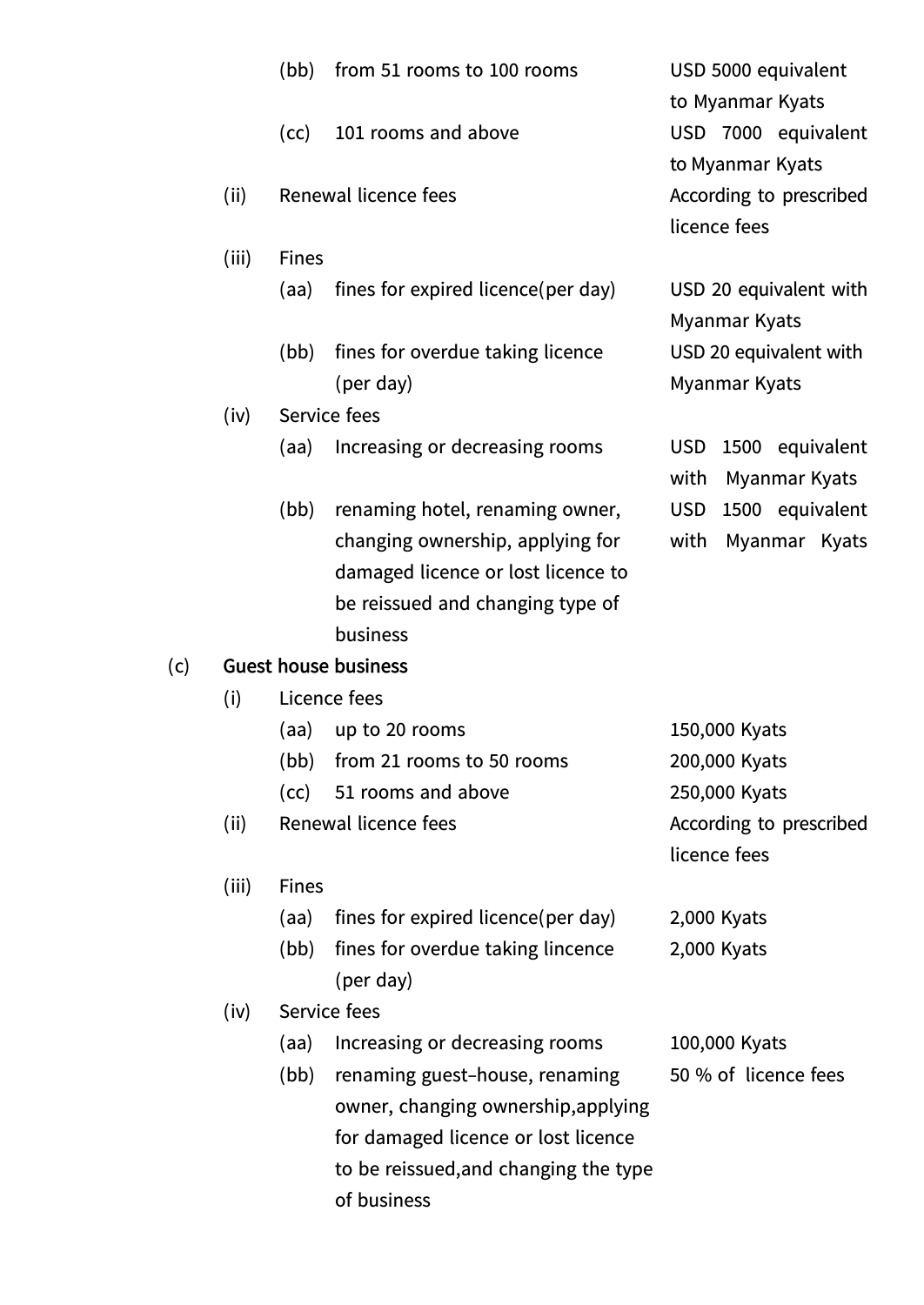| (d) | Tour operating business (Inbound or outbound trip)(Citizen-owned) |  |  |  |
|-----|-------------------------------------------------------------------|--|--|--|
|-----|-------------------------------------------------------------------|--|--|--|

| (d) | Tour operating business (Inbound or outbound trip)(Citizen–owned)           |                               |                                               |                         |  |  |  |
|-----|-----------------------------------------------------------------------------|-------------------------------|-----------------------------------------------|-------------------------|--|--|--|
|     | (i)                                                                         |                               | Licence fees                                  | 300,000 Kyats           |  |  |  |
|     | (ii)                                                                        |                               | Licence fees for branch office's              | 15,000 Kyats            |  |  |  |
|     | (iii)                                                                       |                               | <b>Renewal Licence fees</b>                   | According to prescribed |  |  |  |
|     |                                                                             |                               |                                               | licence fees            |  |  |  |
|     | (iv)                                                                        | <b>Fines</b>                  |                                               |                         |  |  |  |
|     |                                                                             | (aa)                          | fines for expired licence (per day)           | 1,500 Kyats             |  |  |  |
|     |                                                                             | (bb)                          | fines for overdue taking licence<br>(per day) | 1,500 Kyats             |  |  |  |
|     | (v)                                                                         |                               | Service fees                                  |                         |  |  |  |
|     |                                                                             | (aa)                          | renaming company, and applying                | 150,000 Kyats           |  |  |  |
|     |                                                                             |                               | for damaged licence or lost licence           |                         |  |  |  |
|     |                                                                             |                               | to be reissued                                |                         |  |  |  |
|     |                                                                             | (bb)                          | Transferring the office beyond                | 75,000 Kyats            |  |  |  |
|     |                                                                             |                               | Union territory, Region or State,             |                         |  |  |  |
|     |                                                                             |                               | and changing ownership                        |                         |  |  |  |
| (e) | Tour operating business (Inbound or outbound trip) (Wholly foreigner-owned) |                               |                                               |                         |  |  |  |
|     | (i)                                                                         | Licence fees                  |                                               | USD 2000 equivalent     |  |  |  |
|     |                                                                             |                               |                                               | to Myanmar Kyats        |  |  |  |
|     | (ii)                                                                        | Licence fees of branch office |                                               | USD 250 equivalent to   |  |  |  |
|     |                                                                             |                               |                                               | Myanmar Kyats           |  |  |  |
|     | (iii)                                                                       |                               | Renewal licence fees                          | According to prescribed |  |  |  |
|     |                                                                             |                               |                                               | licence fees            |  |  |  |
|     | (iv)                                                                        | <b>Fines</b>                  |                                               |                         |  |  |  |
|     |                                                                             | (aa)                          | fine for expired licence(per day)             | USD 15 equivalent to    |  |  |  |

(bb) fine for overdue taking licence USD 15 equivalent (per day) with Myanmar Kyats

## (v) Service Fees

- (aa) renaming company and applying USD 1500 equivalent for damaged licence or lost to Myanmar Kyats licence to be reissued
- (bb) transferring the office beyond USD 1500 equivalent Union territory, Region or State to Myanmar Kyats and changing ownership

Myanmar Kyats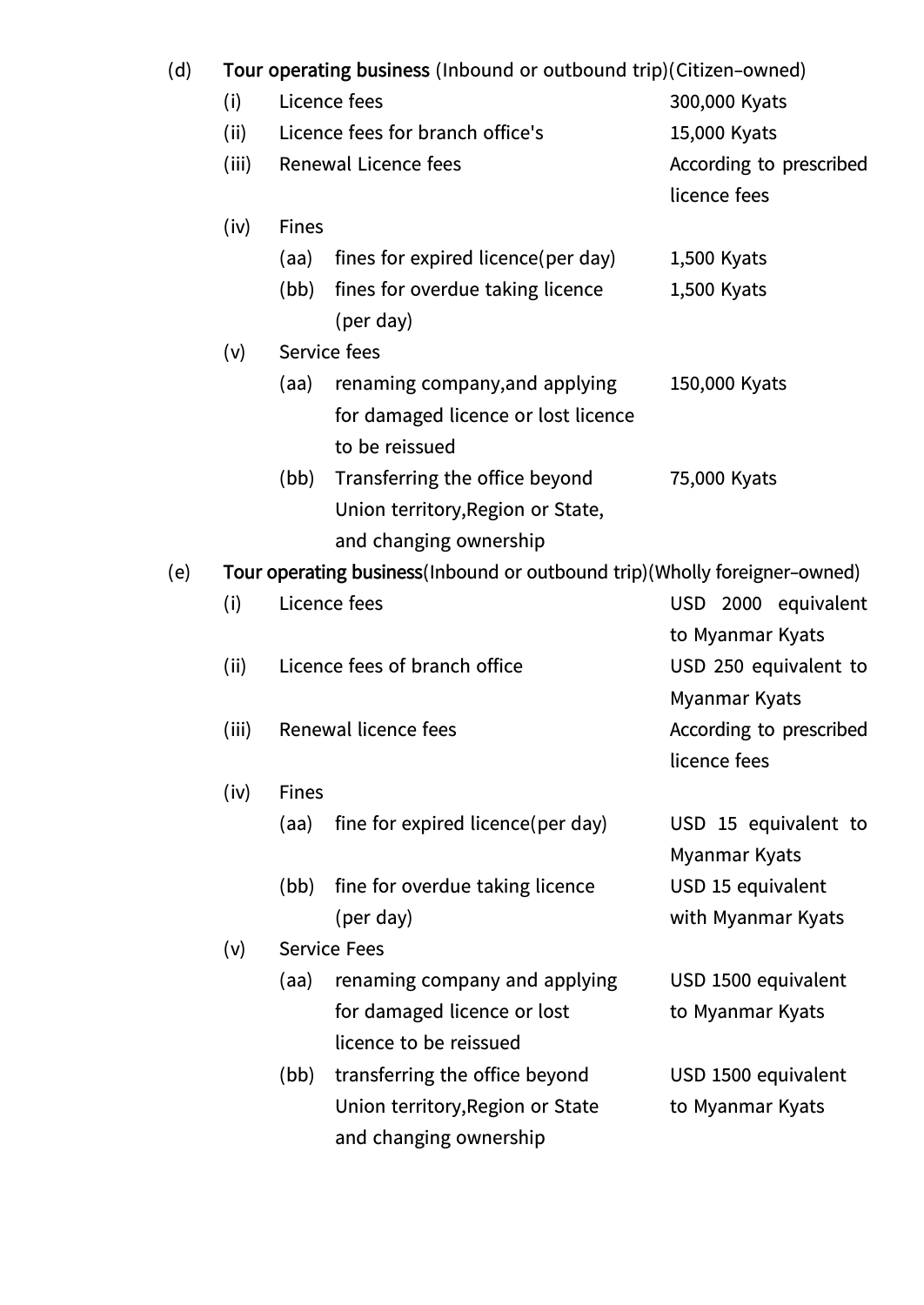(f) **Tour operating business** (Inbound or outbound trip)(Citizen and foreigner joint venture)

|     | JUIL VEIILUI EJ     |                      |                                                       |                                               |  |  |  |
|-----|---------------------|----------------------|-------------------------------------------------------|-----------------------------------------------|--|--|--|
|     | (i)                 | Licence fees         |                                                       | USD 1800 equivalent<br>to Myanmar Kyats       |  |  |  |
|     | (ii)                |                      | Licence fees for branch office                        | USD 200 equivalent to<br><b>Myanmar Kyats</b> |  |  |  |
|     | (iii)               | Renewal licence fees |                                                       | According to prescribed<br>licnece fees       |  |  |  |
|     | (iv)                | <b>Fines</b>         |                                                       |                                               |  |  |  |
|     |                     | (aa)                 | fine for expired licence                              | USD 10 equivalent to                          |  |  |  |
|     |                     |                      | (per day)                                             | Myanmar Kyats                                 |  |  |  |
|     |                     | (bb)                 | fine for overdue taking licence                       | USD 10 equivalent to                          |  |  |  |
|     |                     |                      | (per day)                                             | Myanmar Kyats                                 |  |  |  |
|     | (v)                 |                      | Service fees                                          |                                               |  |  |  |
|     |                     | (aa)                 | renaming company, and applying                        | USD 1000 equivalent                           |  |  |  |
|     |                     |                      | for damaged licence or lost licence<br>to be reissued | to Myanmar Kyats                              |  |  |  |
|     |                     | (bb)                 | Transferring the office beyond                        | USD 1000 equivalent                           |  |  |  |
|     |                     |                      | Union territory, Region or State and                  | to Myanmar Kyats                              |  |  |  |
|     |                     |                      | changing ownership                                    |                                               |  |  |  |
| (g) | Tour guide business |                      |                                                       |                                               |  |  |  |
|     | (i)                 | Licence fees         |                                                       | 35,000 Kyats                                  |  |  |  |
|     | (ii)                | Renewal licence fees |                                                       | 35,000 Kyats                                  |  |  |  |
|     | (iii)               | <b>Fines</b>         |                                                       |                                               |  |  |  |
|     |                     | (aa)                 | fine for expired licence (per day)                    | 500 Kyats                                     |  |  |  |
|     |                     | (bb)                 | fine for overdue taking licence<br>(per day)          | 500 Kyats                                     |  |  |  |
|     | (iv)                | <b>Service Fees</b>  |                                                       |                                               |  |  |  |
|     |                     | (aa)                 | applying for damaged licence                          | 50% of licence fees                           |  |  |  |
|     |                     |                      | or lost licence to be reissued                        |                                               |  |  |  |
| (h) |                     |                      | Regional tour guide business                          |                                               |  |  |  |
|     | (i)                 | Licence fees         |                                                       | 25,000 Kyats                                  |  |  |  |
|     | (ii)                | Renewal licence fees |                                                       | 25,000 Kyats                                  |  |  |  |
|     | (iii)               | <b>Fines</b>         |                                                       |                                               |  |  |  |
|     |                     | (aa)                 | fine for expired licence (per day)                    | 200 Kyats                                     |  |  |  |
|     |                     | (bb)                 | fine for overdue taking licence                       | 200 Kyats                                     |  |  |  |
|     |                     |                      | (per day)                                             |                                               |  |  |  |